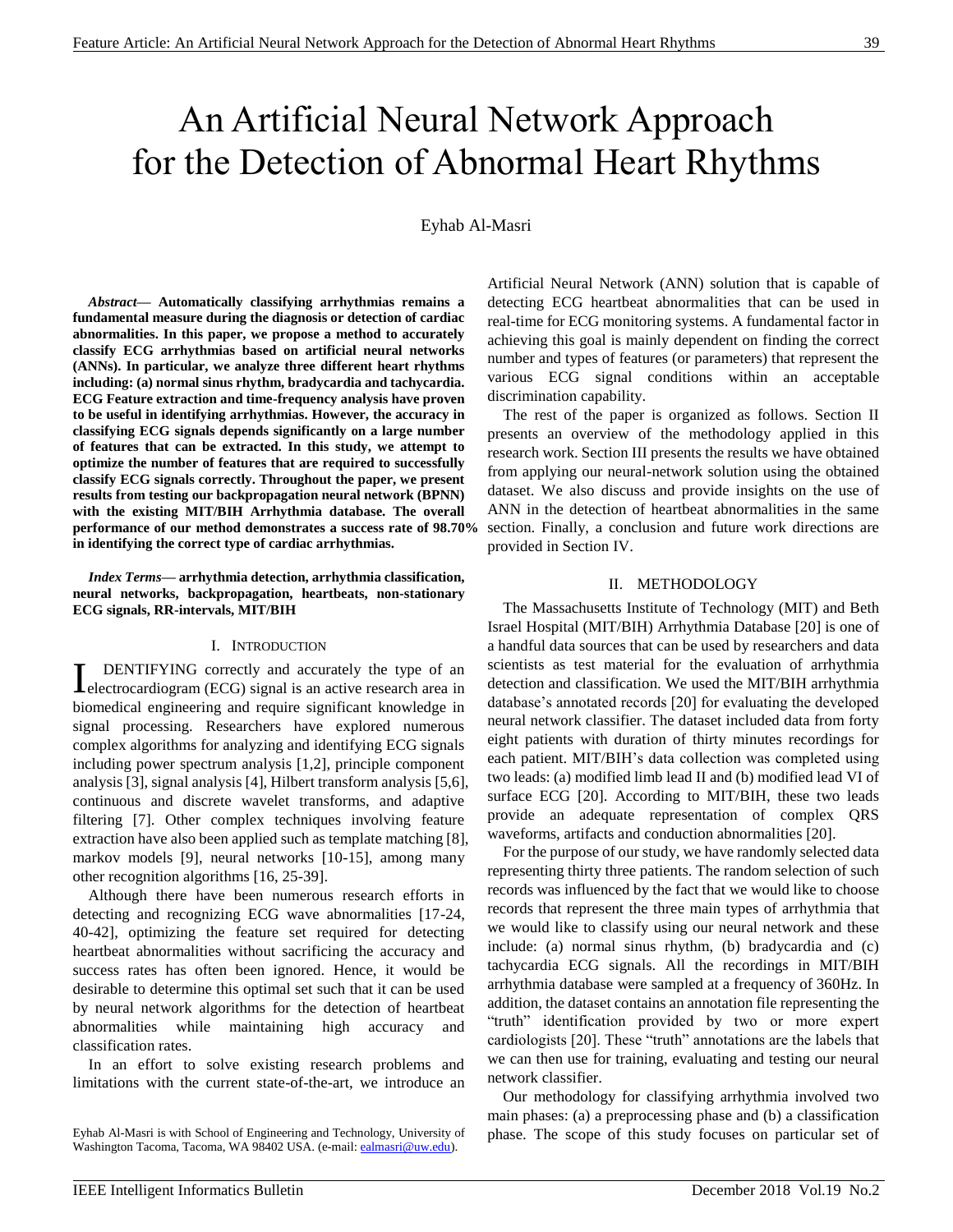heartbeat abnormality (i.e. arrhythmia) as predetermined by the dataset and identified using the truth labels. Table I outlines the standard components (i.e. features) including waves and intervals that can be identified in a normal electrocardiogram. Our main goal for using the BPNN classification model is to optimize the number of features (i.e. wave types in this case) while maintaining high accuracy in identifying the type of heartbeat (e.g. normal, tachycardia or bradycardia).

Our BPNN's preprocessing phase analyzes an ECG signal and detects information about the QRS complexes. This

| Waves,<br>Intervals &<br><b>Segments</b> | <b>Description</b>                          |  |
|------------------------------------------|---------------------------------------------|--|
| P-wave                                   | depolarisation of atria                     |  |
| O-wave                                   | (small) negative wave preceding R-wave      |  |
| R-wave                                   | depolarisation of ventricles                |  |
| T-wave                                   | repolarisation of ventricles                |  |
| U-wave                                   | (small) positive wave following T-wave      |  |
| PR interval                              | start of P-wave to start of QRS complex     |  |
| PR segment                               | end of P-wave to start of QRS complex       |  |
| <b>ORS</b> duration                      | start to end of QRS complex                 |  |
| OT interval                              | start of O wave to end of T-wave            |  |
| <b>RR</b> interval                       | from an R-wave to next (consecutive) R-wave |  |

TABLE I COMPONENTS OF AN ECG SIGNAL

includes extracting information such as Q-wave, R-wave, T-wave, U-wave, PR interval, QRS duration, among others. Once these individual elements of an ECG signal are identified, the following task is to identify the RR-interval. An RR-interval, as described in Table 1, requires examination of two ECG signals at a time since the interval spans from the R-wave of the first ECG signal to the R-wave of another (preceding or following) ECG signal. In our case, we examined a following R-wave. That is, we examine the current ECG signal, extract the R-wave and then extract the next ECG signal information, determine the R-wave and then construct or calculate the RR-interval. This RR-interval provides valuable information and is used to that enhance the accuracy of the neural network classifier.

The BPNN algorithm uses this information extracted (i.e. features) from an ECG signal to then classify whether an ECG signal is normal or abnormal. In specific, the BPNN attempts to identify the type of ECG signal or classify it as either a (a) sinus rhythm, (b) bradycardia or (c) tachycardia. The features extracted during preprocessing provide valuable details that help the ANN in classifying a given heartbeat. For instance, a typical normal heartbeat (i.e. normal sinus rhythm) is determined using a threshold that is based on the number of heart beats per minute. That is, if the heartbeat is greater than or equal to sixty beats per minute (bpm) and less than or equal to one hundred, an electrocardiogram signal is said to be normal (or a sinus rhythm). Furthermore, a heartbeat rate exceeding or higher than one hundred beats per minute is often referred to as

tachycardia. In addition, a heartbeat rate that is lower than sixty is often referred to as bradycardia. It is assumed that the discussed heartbeat rates are calculated when an adult patient is at rest (e.g. not walking or running). This information is vital with respect to identifying the correct type of arrhythmia.

The rate at which a heart beats provides vital information whether there are abnormalities in the heart or not. In the case of a tachycardia, for example, a heartbeat rate is greater than one hundred beat per minute which translates into having shorter or small RR-intervals. On the other hand, in the case of a bradycardia, the RR-intervals will be longer than that of a normal ECG. The neural network uses this critical information to be able to determine whether a given ECG signal, for example, is classified as normal, bradycardia or tachycardia.

Classifying heartbeats into one of the three categories: normal sinus rhythm, bradycardia, or tachycardia is the chief objective of this research study. However, to perform this process properly, the neural network classifier needs to have high accuracy and produces truthful classification. Therefore, the input data supplied to the neural network should not contain contradictory information that might confuse the classifier yielding to inaccurate classifications. In addition, increasing the robustness of the classification rates of the neural network depends on the extraction and collection of multiple hidden features from the QRS complexes. The more features translates into more accurate findings. However, it is important that this set of features is optimized such that it does not overwhelm the neural network and reduces any overheads with respect to the time it take to process the input data.

In order to properly train and test the data supplied in the MIT/BIH Arrhythmia Database, we had to perform some data preprocessing. In achieving this task, the data associated with a recording is stored as a single vector for each individual heartbeat across all of the recorded readings. As part of each record, a label identifies the correct type of the heartbeat (e.g. normal, bradycardia or tachycardia) as shown on Table II based on the AAMI's recommendations. We extracted a total of eight from the dataset provided in MIT/BIH Arrhythmia's Database. Each heartbeat is stored as a vector containing the values of the corresponding eight features (or elements). A ninth element in the vector indicates the label or truth annotation.

A conventional method for classifying a heartbeat is based on considering an R-wave for the current ECG signal and a former R-wave (e.g. the earlier heartbeat's R-wave). In an effort to maximize the efficiency of this conventional method, we extend this method by considering the relationships of the heartbeats with earlier ones but also ones that occur before earlier heartbeats (i.e. a window that spans across two

| TABLE II                              |
|---------------------------------------|
| HEARTBEAT CLASSIFICATION BASED ON THE |
| NUMBER OF BEATS PER MINUTE            |

| <b>Type</b>        | <b>Identifier</b> | <b>Beats Per Minute</b><br>(BPM) |
|--------------------|-------------------|----------------------------------|
| Sinus Rhythm       |                   | $sixty - one hundred$            |
| <b>Bradycardia</b> |                   | $\langle$ sixty                  |
| Tachycardia        |                   | $>$ one hundred                  |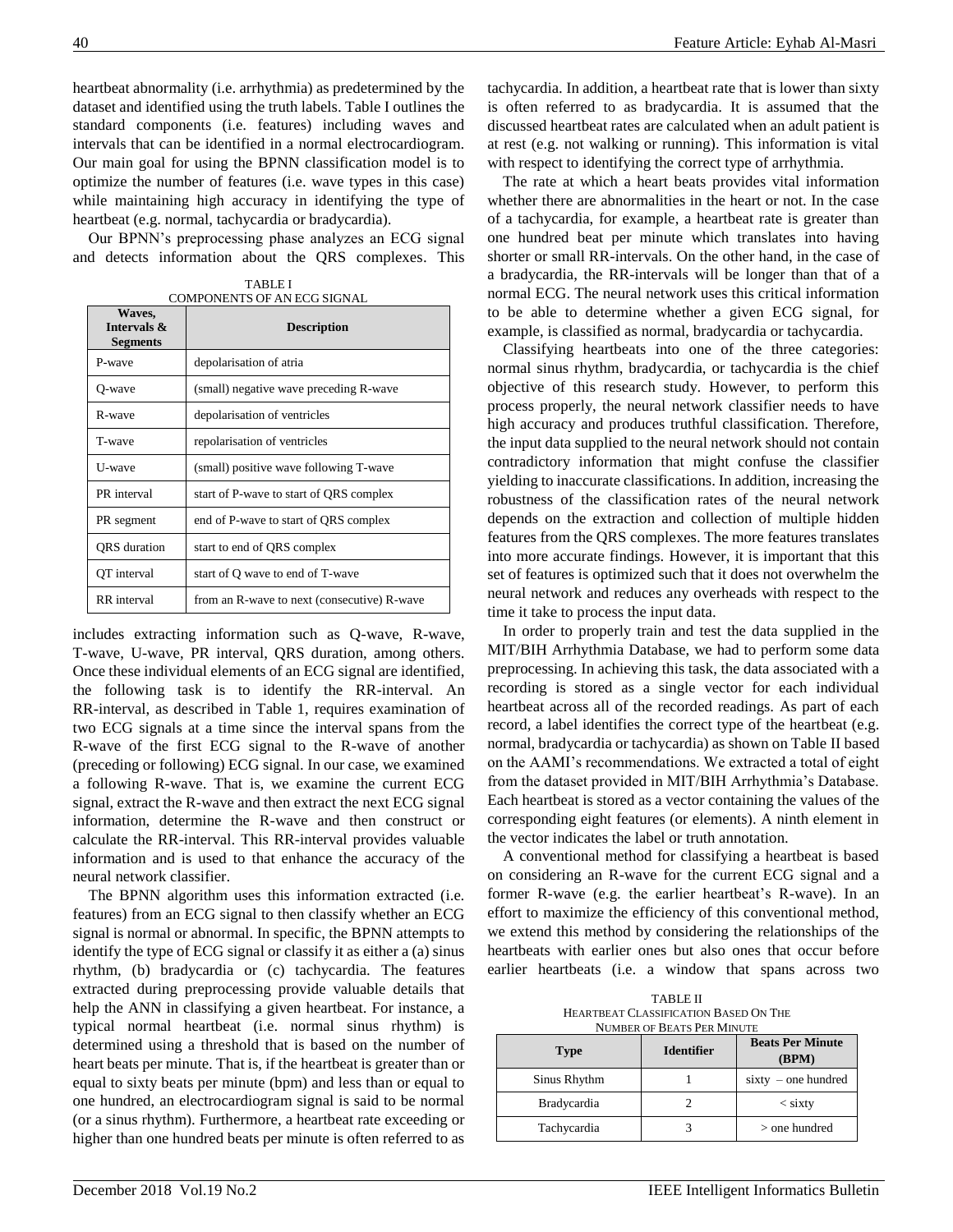heartbeats backward). Similarly, the relationship between the current beat and the next two beats (i.e. a window of two beats afterward) is taken into consideration. This enables the construction of the features including a wider combination of chronological RR-intervals.

The selection and extraction of the eight ECG features from the dataset provided by the MIT/BIH Arrhythmia Database include temporal (or non-stationary) and morphological properties. The temporal properties include: (a) the RRinterval between a heartbeat being examined (an existing heartbeat) and a preceding heartbeat (referred to as RR1), (b) between the preceding heartbeat and a former heartbeat (referred to as RR0), (c) between the existing heartbeat and the next heartbeat (referred to as RR2), and (d) between the next heartbeat and the subsequent heartbeat (referred to as RR3). An abnormality ratio is also generated based on the collected RR-intervals that include the (a) ratios of RR1 to RR0 and (b) RR3 to RR2. These ratios are used as indicators of heartbeat abnormalities particularly in identifying a normal heart activity (i.e. sinus rhythm), a slow heartbeat activity (i.e. bradycardia) or fast heartbeat activity (i.e. tachycardia).

The other group represents morphological properties represent. For example, an ECG signal is acquired as a point window consisting of two hundred and sixteen points in total. The label is used as an indication of the highest amplitude (or index) or the R peak in QRS complexes. A total of seventy six points preceding the R peak we considered as well as a total of one hundred and thirty nine points were used to form a template or window. All points in a given template vector are then normalized using min-max normalization presented in Equation 1. The result is a normalized vector ranging between zero and one.

$$
v' = \left(\frac{v - min}{max - min}\right) \tag{1}
$$

where v' represents a normalized vector, v represents an un-normalized vector, min is the smallest value in v and max is the largest value in v.

Comparing a heartbeat that is being analyzed to preceding heartbeats provides important information such as pattern similarity. To this extent, the last two values in vector v represent the correlation of a heartbeat currently being analyzed with the two preceding ones, respectively. As part of preparing the data for further analysis, the entire heartbeats included in the dataset were obtained for further analysis while ignoring the first and last heartbeat accounting for setup and calibration that may take place when attaching or detaching equipment on the patient's body.

#### III. RESULTS & DISCUSSION

The dataset used in this study is extracted from thirty three

patients from the MIT/BIH Arrhythmia Database. A patient's recording spanned across thirty minute duration. The three types of arrhythmias listed in Table II were considered including Sinus Rhythm, Bradycardia and Tachycardia. A total of 74182 total ECG readings were obtained from the dataset. Each reading or sample represents a single ECH heartbeat consisting of a template vector of nine features. A class label (or truth value) is represented by the last element in this vector. We obtained the truth value (or class label) from the annotations also supplied by the data source provider. This truth value has been identified by cardiologists and is referred to as the truth annotations. We use this label to train and evaluate our BPNN solution. To determine the effectiveness of using a BPNN in classifying ECG heartbeats into one of the three classification types, we use the Equation 5 for measuring classification rate (CR).

$$
Classification Rate (CR) = 100 \times \left(\frac{Correctly \, Classified}{Total \, Heat \, the \, attacks}\right) \tag{5}
$$

TABLE III TESTING BPNN WITH DIFFERENT CONFIGURATIONS

where CR represents the classification rate. We tested the

| <b>VARYING NUMBER OF HIDDEN NODES</b> |                |              |        |  |  |
|---------------------------------------|----------------|--------------|--------|--|--|
| Number of Nodes                       |                |              |        |  |  |
| Input                                 | Hidden         | Output       | CR     |  |  |
| Layer                                 | Layer          | Layer        |        |  |  |
| 9                                     | $\mathbf{1}$   | $\mathbf{1}$ | 80.565 |  |  |
| 9                                     | 2              | 1            | 83.335 |  |  |
| 9                                     | 3              | $\mathbf{1}$ | 81.781 |  |  |
| 9                                     | $\overline{4}$ | 1            | 83.849 |  |  |
| 9                                     | 5              | $\mathbf{1}$ | 80.645 |  |  |
| 9                                     | 6              | 1            | 82.568 |  |  |
| 9                                     | 7              | 1            | 86.319 |  |  |
| 9                                     | 8              | 1            | 83.847 |  |  |
| 9                                     | 9              | 1            | 91.019 |  |  |
| 9                                     | 10             | 1            | 86.487 |  |  |
| 9                                     | 11             | $\mathbf{1}$ | 85.295 |  |  |
| 9                                     | 12             | $\mathbf{1}$ | 91.347 |  |  |
| 9                                     | 13             | $\mathbf{1}$ | 97.745 |  |  |
| $\boldsymbol{9}$                      | 14             | $\mathbf{1}$ | 99.124 |  |  |
| 9                                     | 15             | 1            | 96.359 |  |  |
| 9                                     | 18             | $\mathbf{1}$ | 93.891 |  |  |

BPNN which generated the results presented in Table III.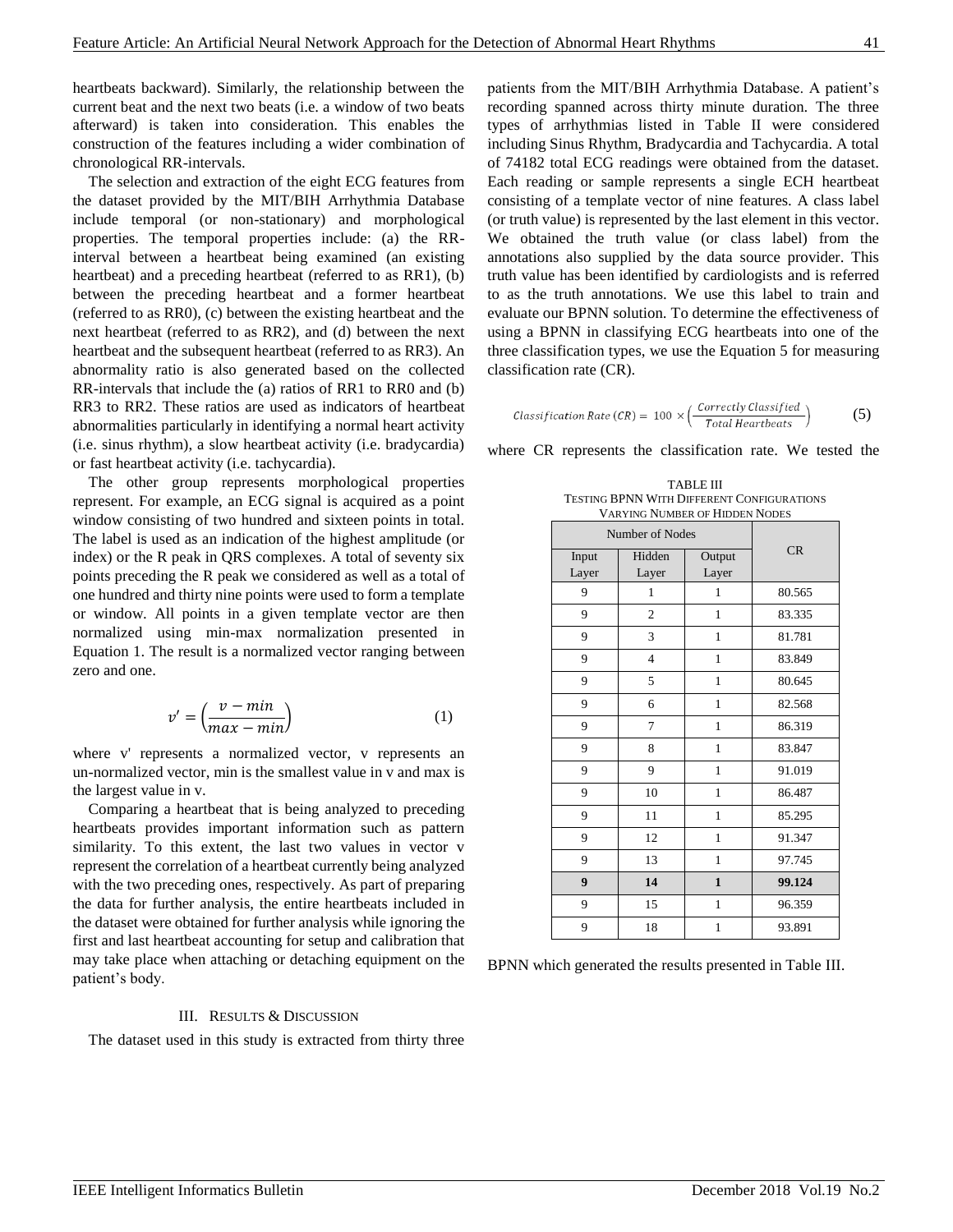Applying a wide variety of dissimilar network configuration, we determined that the BPNN configuration having fourteen



hidden nodes is one that yields the highest classification rate (CR) with 99.124%. We applied the BPNN configuration having fourteen hidden nodes to train all of the samples in the dataset, or the 74182 heartbeats (or readings). We used a subset of the readings for testing. In particular, we used 53388 readings out of the 74182 (or 72%) for testing in which a classification rate of 98.70% was achieved. A pie chart showing the distribution of the correctly and incorrectly classified



Fig. 2. Distribution of the Incorrectly Classified ECG Beats using BPNN

heartbeats based on the recommended BPNN configuration is shown in Fig. 1.

As presented in Fig.1, the total number of heartbeat readings that were correctly classified across all arrhythmia types is 52692 heartbeats of a total of 5388 heartbeats. This represents a correct classification rate of 98.70% across all types. Furthermore, it is noted that total number of correctly classified heartbeats for both tachycardia and bradycardia is equal percentage wise. A pie chart distribution chart showing the incorrectly classified heartbeats is shown in Fig. 2.

Fig. 2 shows, to a certain degree, a comparable distribution of the incorrectly classified heartbeats for both bradycardia and tachycardia with percentages being 37% and 34%, respectively. A slightly lower percentage is associated with the normal sinus rhythm. This slight variation between normal and abnormal heartbeats can be attributed to the complexity of determining normal heartbeats (i.e. normal sinus rhythm) and abnormal heartbeats (i.e. bradycardia and tachycardia).

It is important to note that the rate of occurrence in which the number of incorrect classification from normal as abnormal heartbeat is approximately twice that of abnormal as normal.



Fig. 3. Incorrectly Classified Distribution ECG Heartbeats

For example, the number of incorrectly classified beats of normal sinus rhythm as Bradycardia is 207 while the opposite is 106 beats. The same observation applies to the comparison between tachycardia and normal sinus rhythm and is illustrated in the three-dimensional graph shown on Fig. 3.

Converging of a BPNN is now always guaranteed in finding an error that is lower than the minimum during the training process. Hence, we used an acceptable error value of 1/2000. Although this may increase the time it takes for the BPNN to converge, we use this acceptable error value to achieve moderate classification rates. However, BPNN's ability to account for preceding delta of an earlier connection between the layers, the BPNN algorithm converges much quicker while taking into consideration the momentum compared to that without the momentum.

# IV. CONCLUSION

In this paper, we presented a feedforward backpropagation neural network that can correctly classify abnormalities in heartbeats. In particular, this BPNN system is used for arrhythmias detection. We used MIT/BIH Arrhythmia Database as the data source. The properties obtained from this data source mainly focuses on the RR-intervals for various heartbeats. Results obtained from our testing demonstrate significant improvements in terms of the system's performance and correctly classifying ECG signals when considering heartbeats other than the current heartbeat (i.e. two previous heartbeats).

The average performance of arrhythmia classification is shown to be 98.70% and is comparable to other approaches that used the same data source. The high performance of the current system was tested against the set of features chosen and results show that the addition of features such as examining two beats ahead and prior to the current beat being examined improves the overall system performance

# **REFERENCES**

[1] B. N. Hung, Y. S. Tsai, and T. H. Chu, "FFT algorithm for PVC detection using IBM PC," in Proc. IEEE Eng. Med. and Biol. Soc. 8th Annual International Conference, pp. 292-295, 1986.